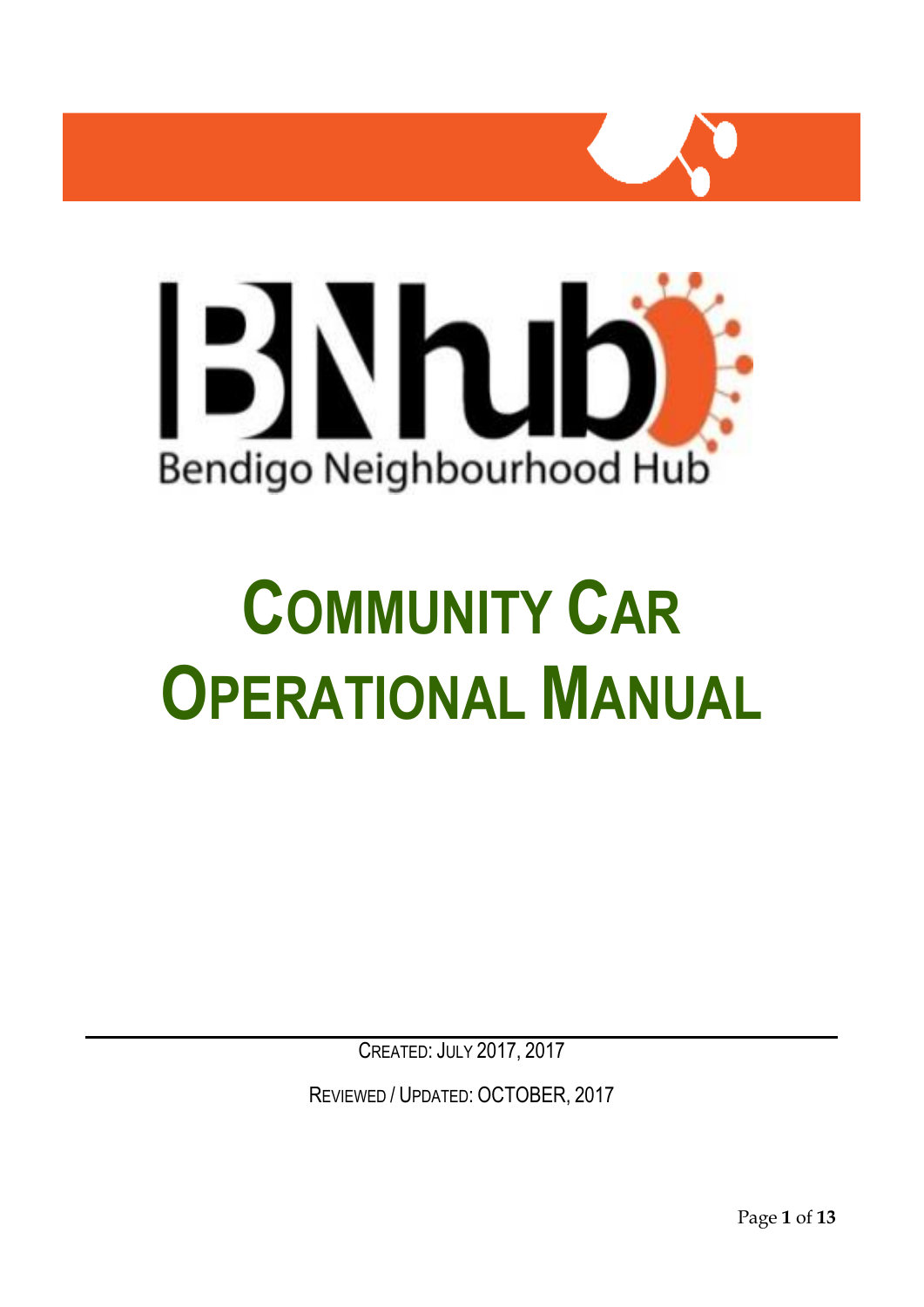# Contents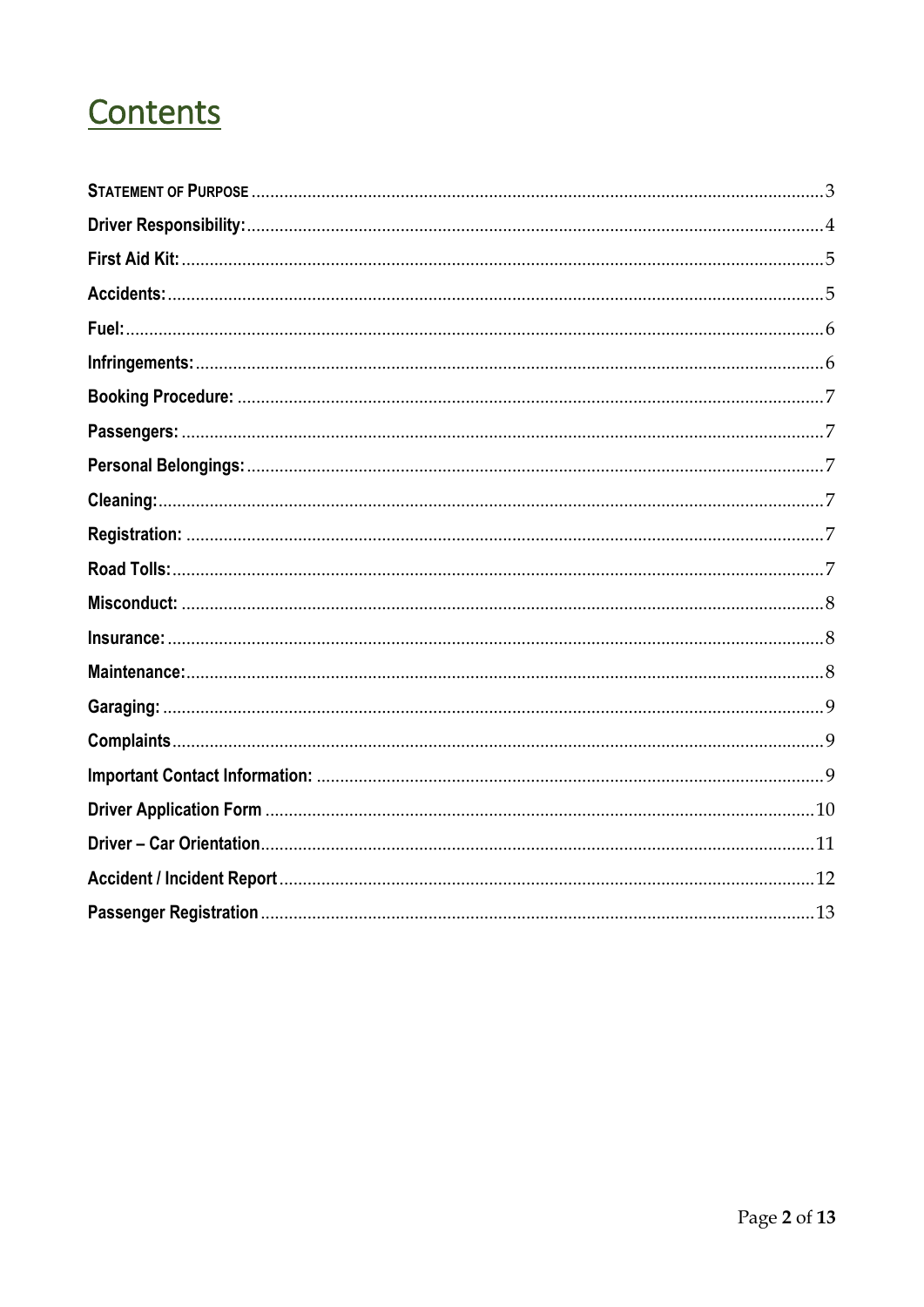# STATEMENT OF PURPOSE

- <span id="page-2-0"></span>*1.* **Provide a resource that supports BNH's 'Neighbour Assist' program, to continue to meet the needs of people within the community.**
- **2. Enable BNH to conduct greater outreach activities and programs**
- **3. Provide transportation support to BNH volunteers in recognition of their contribution to BNH and remove the onus on staff using their own vehicle**
- **4. Promote BNH and our partnering organisations/businesses to the community through advertising on the Community Car.**

-----------------------------------------------------------

*Notes:*

*The 'Neighbour Assist' program provides support to people who need assistance at appointments and when accessing other services – through this program the focus is on being an advocate or support person during the appointment, it does not only focus on providing a form of transport to the appointment.* 

*The community car may provide transport in instances where the participant requires both support at the appointment and transport to the appointment.*

*The purpose of the community car is to provide BNH staff with a means of getting to appointments, providing support and advocacy; it is not solely for the purpose of providing transport only to the appointment. BNH recognise that community transport is outside the capacity of our organisations' scope and is not a sustainable option - BNH recognise the importance of promoting a model of independence, not dependence on BNH for transport. BNH will continue to utilise and refer people to existing transport services within Bendigo.* 

*Where possible and when licensed staff are available, volunteers who currently catch taxis or public transport into BNH on their volunteer days can be transported free into BNH for work, thereby eliminating some of the financial costs they incur when volunteering at BNH. When available, volunteers can also be transported to appointments.*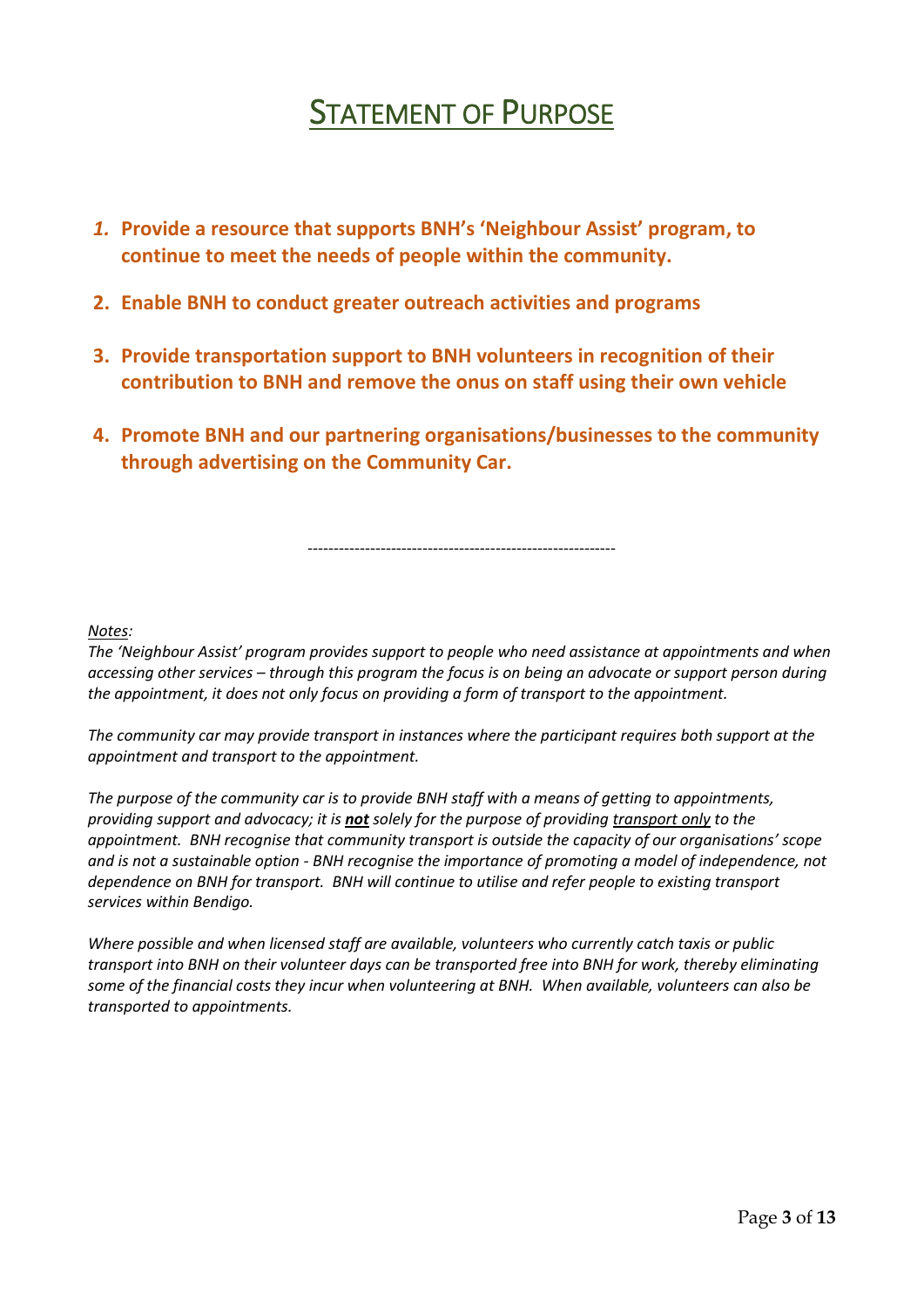## <span id="page-3-0"></span>Driver Responsibility:

It is imperative that drivers of the BNH Community Car are:

- *a staff member* (paid and voluntary) of BNH
- *appropriately licenced* and this must be current (drivers are responsible for notifying BNH if they are no longer legally licenced)
- have completed 'driver application' and 'driver induction' forms
- not, under any circumstances, be under the influence of *illegal substances* or exceed their *legal alcohol limit* (as dictated by law and their licence)
- *no alcohol* is to be consumed inside the community car or whilst driving the Community Car
- *no smoking* permitted in the Community Car
- take regular and adequate *rest breaks* when driving for more than 2 hours and should stop when they feeling tired or impaired
- display a high level of *professional conduct* when driving the Community Car
- compliant with traffic legislation including adhering to *speed limits* and be conscious of road safety by demonstrating sensible road safety habits
- not using a *mobile phone* unless connected through the cars blue tooth system
- *lock the car* when not in use
- stop immediately if involved in an *accident or incident*
- keep the Community Car *neat and tidy*, removing any rubbish after use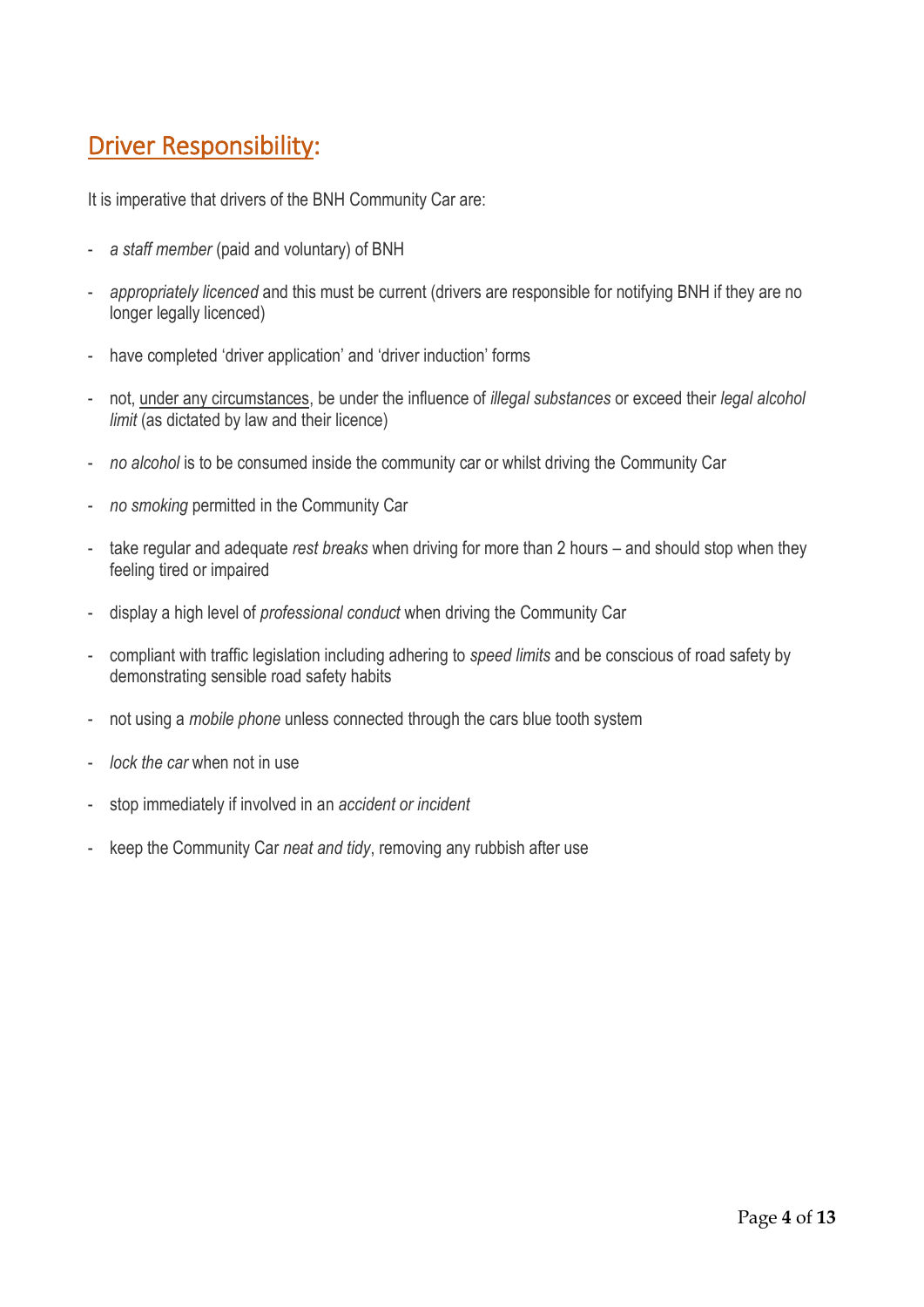## <span id="page-4-0"></span>First Aid Kit:

- First aid kit is kept in the boot compartment of the car
- The first aid kit should not be removed from the car unless being used for an accident
- When contents from the first aid kit are used, please report this to the Community Car Co-ordinator so that they can be restocked

## <span id="page-4-1"></span>Accidents:

#### **An accident must be reported to the Co-ordinator or Chairperson immediately**.

In the case of an accident, as much information as possible should be collected including:

- Name, contact details, licence number and insurance details of the owner and driver of the other vehicle
- Details of the other car registration number, colour, make and model
- A summary of the accident (where and when it happened, who was at fault)
- Photos of the accident
- Details of any witnesses

## Accident & Injury forms:

**Accident / Incident forms** are located at the back of this manual and are available from the Community Car Co-ordinator.

An Incident Report Form must be completed and submitted to the Community Car Co-ordinator as soon as possible following all incidents / accidents.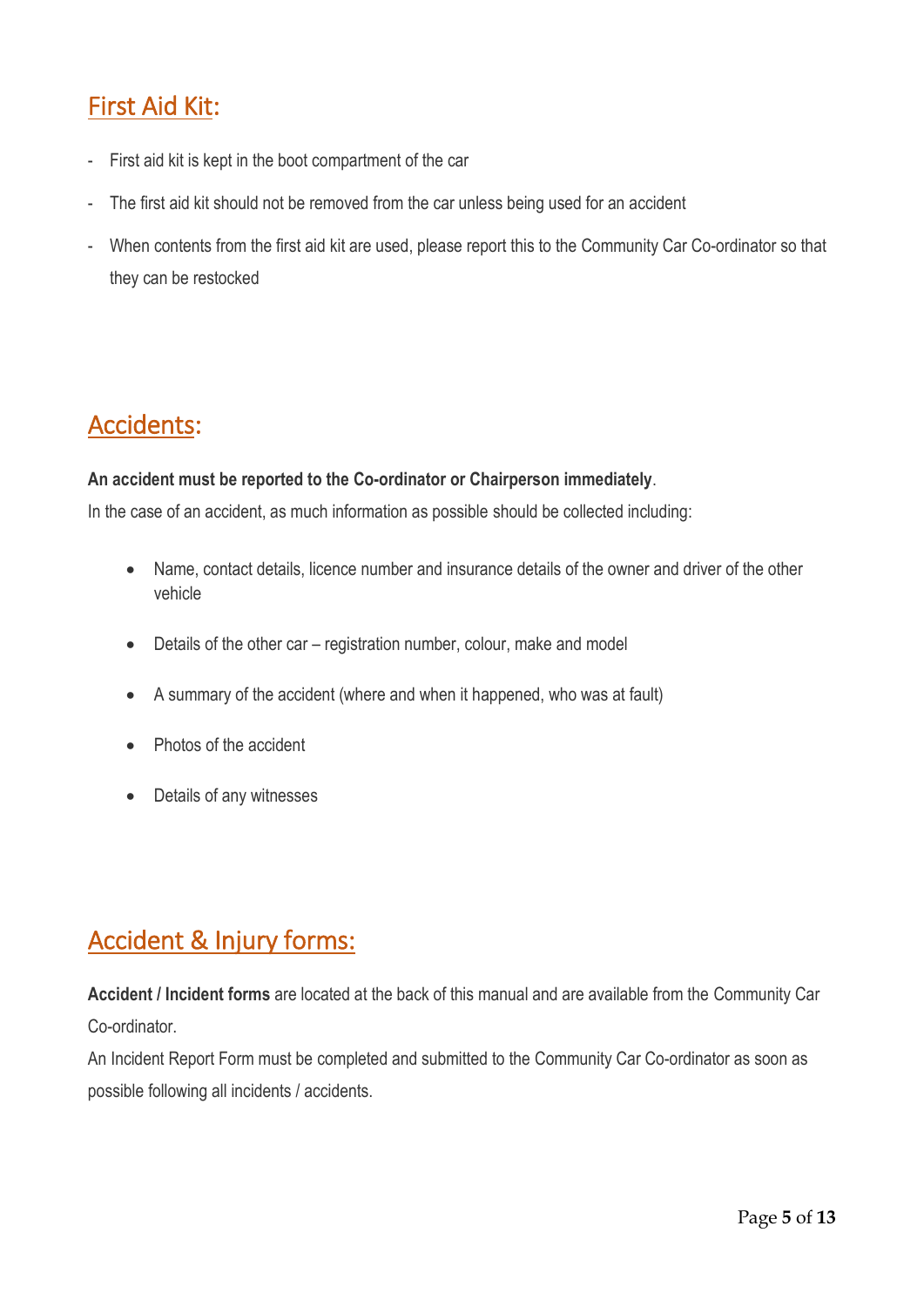## Break-down:

The Community Car has Roadside Assistance – please contact the service provider listed below for assistance.

#### **Nissan 24 Hour Roadside Assistance - 1800 035 035**

After roadside assistance has been contacted, please contact the Co-ordinator to advise of the issue and the location of where you have broken down.

## Vehicle damage & Theft:

- **Vehicle damage**: Advise Community Car Co-ordinator if there is any damage to the car. BNH will determine if damage needs to be repaired.
- **Stolen**: If the Community Car is stolen this must be reported to the Police immediately and reported to the Community Car Co-ordinator as soon as possible.
- **Personal injury**: If the driver or another person travelling in the Community Car is injured, call an Ambulance immediately.
- Please complete an **Incident Report Form** as soon as possible and submit to the Community Car Co-ordinator if any of the above events occur

## <span id="page-5-0"></span>Fuel:

- Use the 'Wex Motorpass' fuel card to fill up the Community Car when necessary (there is no pin or signature required – you need to advise the service attendant of the car's kilometres).
- Staff are responsible for ensuring the Community Car has sufficient fuel at all times
- Staff must provide receipts for fuel to BNH Community Car Co-ordinator
- Fuel card will be kept in the centre console of the Community Car (out of visual sight)
- BNH will pay for fuel and all related costs (oil etc.) for the Community Car

## <span id="page-5-1"></span>Infringements:

- Drivers are expected to obey all traffic regulations
- The person driving the Community Car at the time of the infringement will be responsible for paying issued infringements (including but not limited to parking fines, speeding fines and other offences)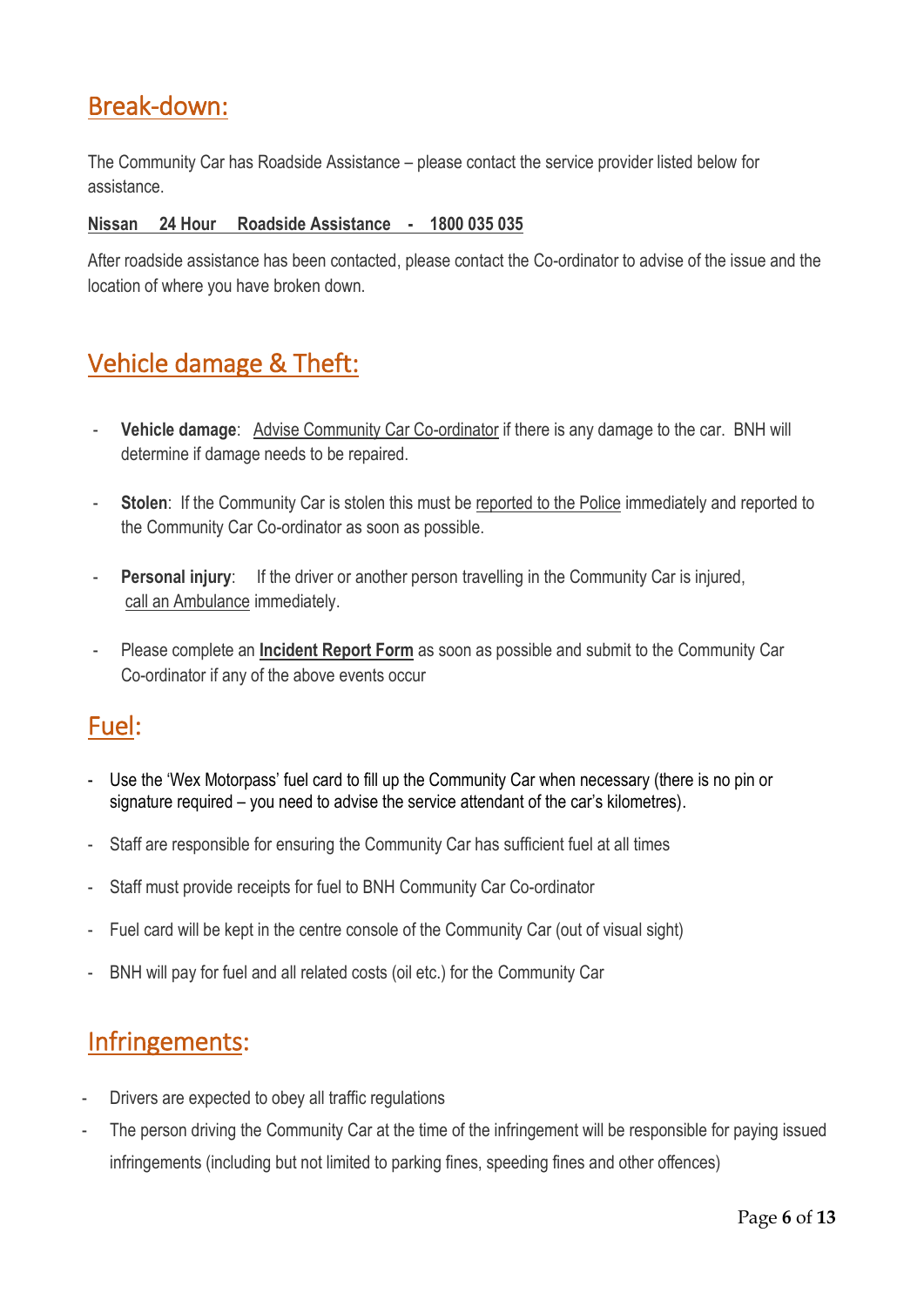## <span id="page-6-0"></span>Booking Procedure:

- All bookings for the Community Car must be recorded in the **'Car Booking Diary'** please see the Community Car Co-ordinator to book the car.
- When booking the car please record *time leaving and time returning, name of client or place you are going, your name and contact number*
- All drivers booking the car must have completed **'Driver Application and Driver Induction**' forms

## <span id="page-6-1"></span>Passengers:

- No constraints are placed on carrying passengers, however it must not exceed 4 passengers
- Children travelling in the car must be in suitable car seat restraints

## <span id="page-6-2"></span>Personal Belongings:

- Drivers should not leave personal belongings in the Community Car unattended
- Personal belongings are **not** covered under BNH's vehicle insurance policy all personal belongings remain the responsibility of the driver

## <span id="page-6-3"></span>Cleaning:

- Whilst all drivers are responsible for maintaining the everyday cleanliness of the car, BNH is responsible for having the Community Car professionally cleaned when required

### <span id="page-6-4"></span>Registration:

BNH is responsible for registering the car with VicRoads.

## <span id="page-6-5"></span>Road Tolls:

The Community Car has CityLink which covers travel on Victorian toll roads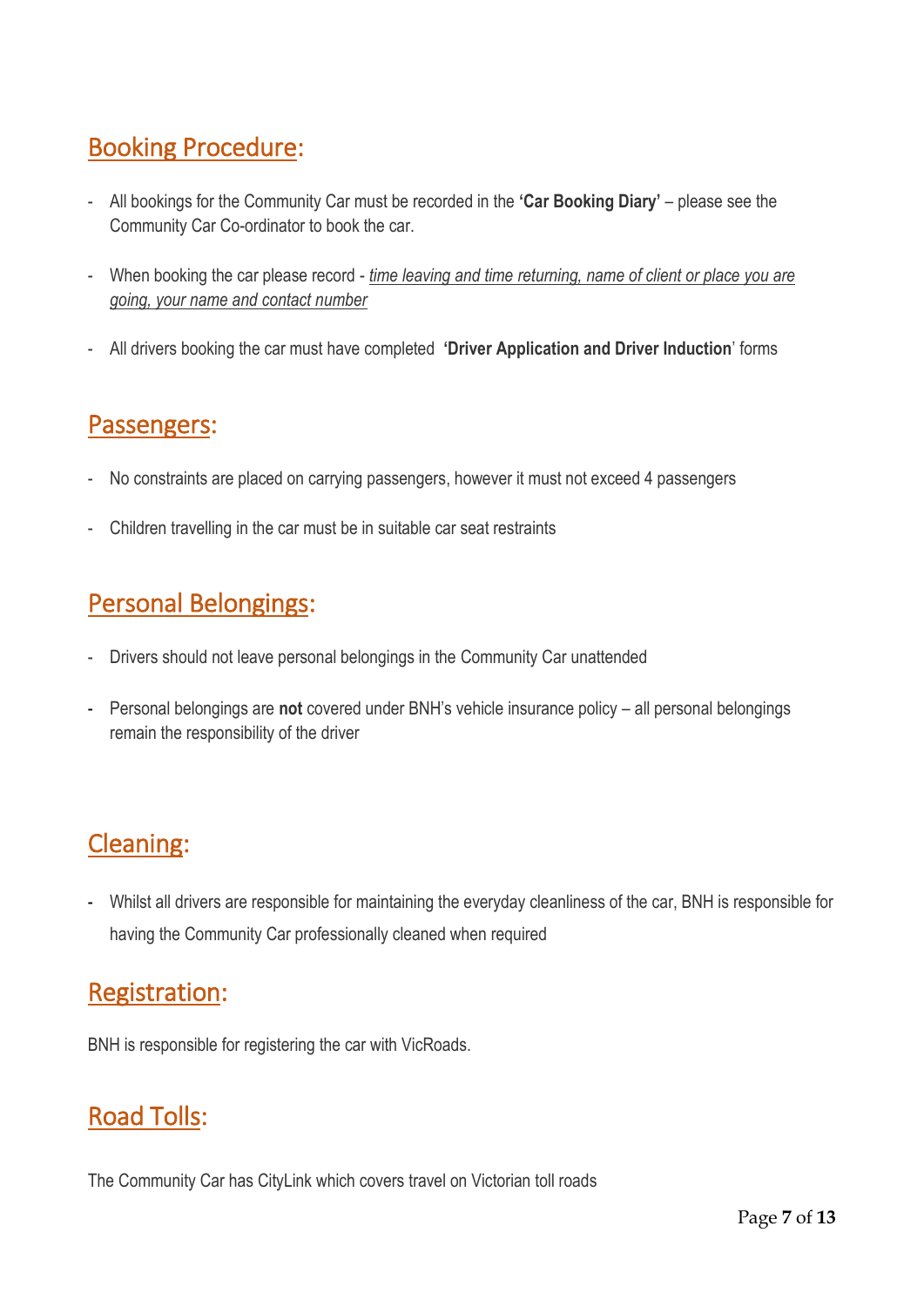## <span id="page-7-0"></span>Misconduct:

The following actions (but not limited to) in company vehicles, will be viewed as serious breaches of conduct and disciplinary action and/or reimbursement of costs may be a consequence:

- Driving with a blood alcohol content above the legal limit
- Driving while under the influence of illegal substances
- Driving while disqualified or not correctly licenced
- Reckless or dangerous driving causing death or injury
- Failing to stop after a crash
- Demerit points suspension
- Any actions which warrant suspension of licence

#### <span id="page-7-1"></span>Insurance:

The Community Car is comprehensively insured through **RACV.** A copy of the policy is located at the back of this manual.

Where an accident occurs, and the BNH driver is deemed by the insurance company to be 'at fault', BNH reserve the right to ask the driver to contribute to the cost of the excess, or in the case of the car not being covered by insurance, the cost of replacing / repairing the car. Any such request for payment shall be determined by the Co-ordinator and Committee Of Management.

*Note: The Community Car will not be covered by the insurance policy if the driver is un-licenced, under the influence of illegal substances or is in excess of the legal alcohol limit*

## <span id="page-7-2"></span>Maintenance:

- BNH will ensure the Community Car is regularly serviced according the manufacturer's service guidelines
- BNH will be responsible for all maintenance including tyres and windscreen
- Any maintenance issues should be reported to the Community Car Co-ordinator immediately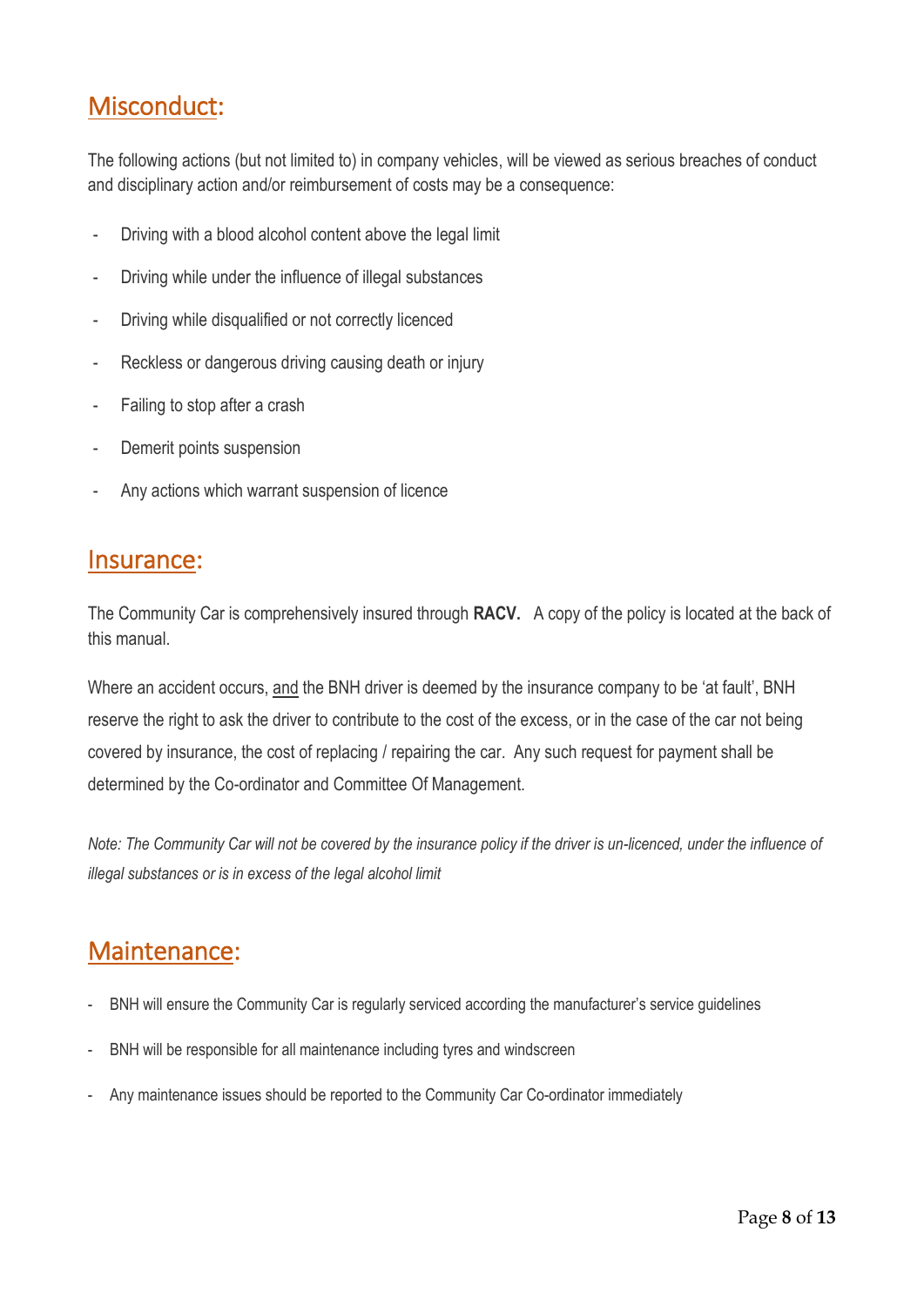## <span id="page-8-0"></span>Garaging:

BNH prefer that the Community Car is garaged in a secure location at night. The Co-ordinator or another nominated staff member will be responsible for garaging the car each night. Unless otherwise arranged, the car should only be garaged by a staff member who is able to bring the car into BNH every morning.

## <span id="page-8-1"></span>Complaints:

All complaints relating to the Community Car must be forwarded to the Co-ordinator and / or chairperson, this includes complaints relating to:

- Driver behaviour
- Vehicle condition
- Booking schedules

To make a complaint:

- Contact the Co-ordinator or Community Car Co-ordinator
- Submit a complaint in writing to the Co-ordinator or BNH Chairperson

All complaints will be handled as per BNH Complaints Policy

## <span id="page-8-2"></span>Important Contact Information:

#### **Bendigo Neighbourhood Hub**:

Centre contact: 5441 2515

Primary contact: Angelique Whitehouse, Co-ordinator – 0435 266 337

Secondary contact: Renee Whitelaw – 0402 487 687

#### **Nissan 24 – Hour Roadside Assistance:**

Contact: 1800 035 035

#### **Ambulance & Police:**

In an Emergency call 000

#### **Bendigo Police Station:**

Contact:5448 1300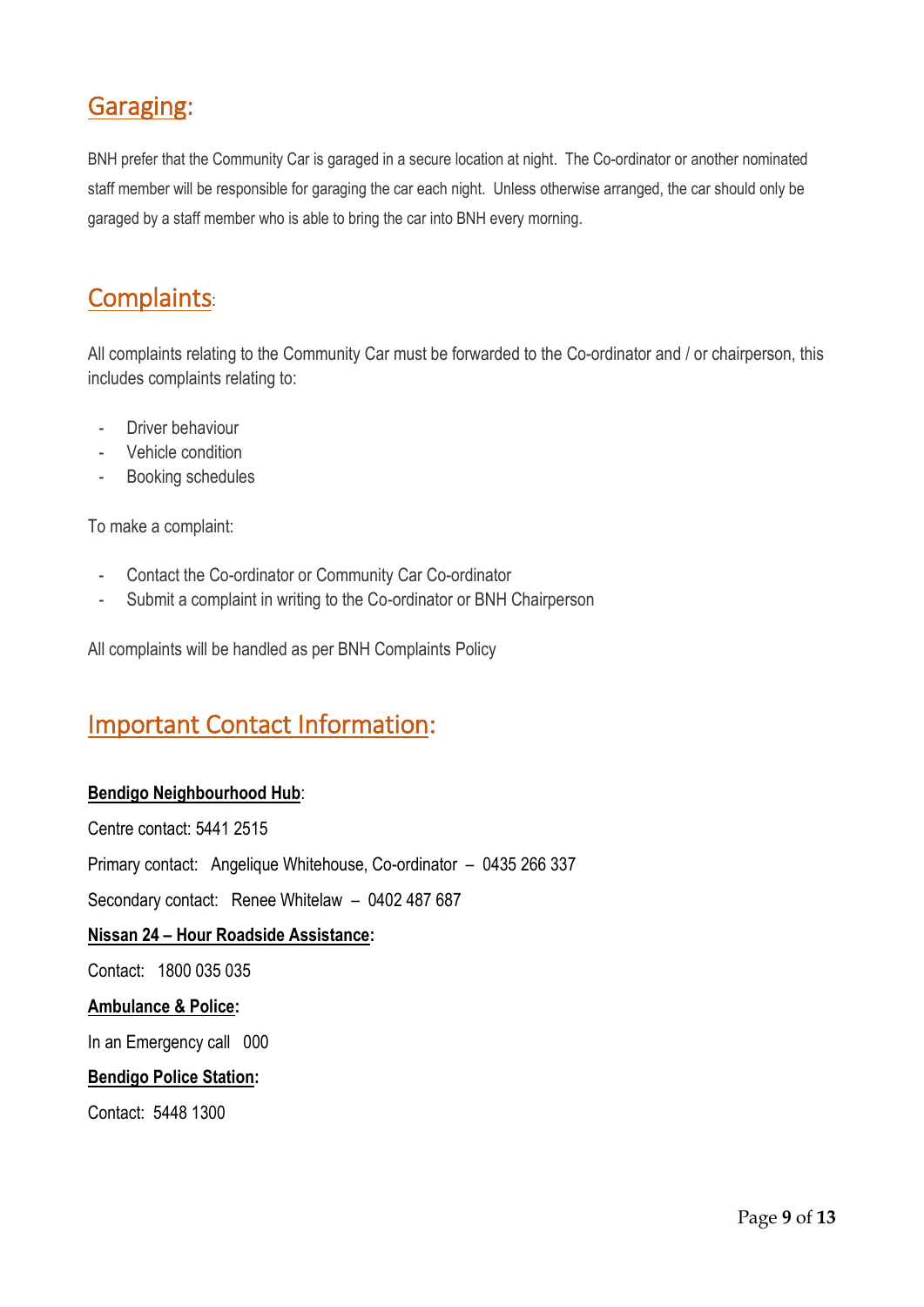## <span id="page-9-0"></span>**Driver Application Form**

#### **Driver's details:**

| Name    |  |
|---------|--|
| Address |  |
| Phone   |  |

#### **Driver acknowledgement:**

| Please read and complete the following:                                         | <b>Please tick</b> |
|---------------------------------------------------------------------------------|--------------------|
| I am a staff member (paid or voluntary) of BNH                                  |                    |
| I have provided a copy of my valid licence to BNH                               |                    |
| I have read and agree to the conditions outlined in the                         |                    |
| <b>Community Car Operational Manual</b>                                         |                    |
| I will not drive the car whilst under the influence of illegal drugs or         |                    |
| while over the legal alcohol limit                                              |                    |
| I, nor will I allow other passengers to smoke or consume alcohol in the car     |                    |
| I agree to take regular rest breaks when driving for more than 2 hours and will |                    |
| cease driving if I feel tired or impaired                                       |                    |
| I will display a high level of professional conduct when driving                |                    |
| I will comply with road laws and be conscious of road safety                    |                    |
| I will not use a mobile phone unless it is connected through blue tooth         |                    |
| I will lock the car when not in use                                             |                    |
| I understand I am responsible for my personal belongings and BNH's              |                    |
| recommendation that I do not leave my belongings in the car unattended          |                    |
| I will report accidents, incidents or complaints to BNH ASAP                    |                    |
| I agree to keep the Community Car neat and tidy and remove any rubbish          |                    |
| I have been given instructions on how to operate the car                        |                    |

Signed: \_\_\_\_\_\_\_\_\_\_\_\_\_\_\_\_\_\_\_\_\_\_\_\_\_\_\_\_\_\_\_\_ Date: \_\_\_\_\_\_\_\_\_\_\_\_\_\_\_\_\_\_\_ Office Use Only Driver Application accepted by Co-ordinator (signed): \_\_\_\_\_\_\_\_\_\_\_\_\_\_\_\_\_\_\_\_\_\_\_\_\_\_ Drivers licence on file: ( \_\_\_\_\_\_ ) Police Check on file: (\_\_\_\_\_\_) Working with children's check completed: ( \_\_\_\_\_\_ ) Community Car induction completed on (date): \_\_\_\_\_\_\_\_\_\_\_\_\_\_\_\_\_\_\_\_\_\_\_\_\_\_\_\_\_\_\_\_\_\_\_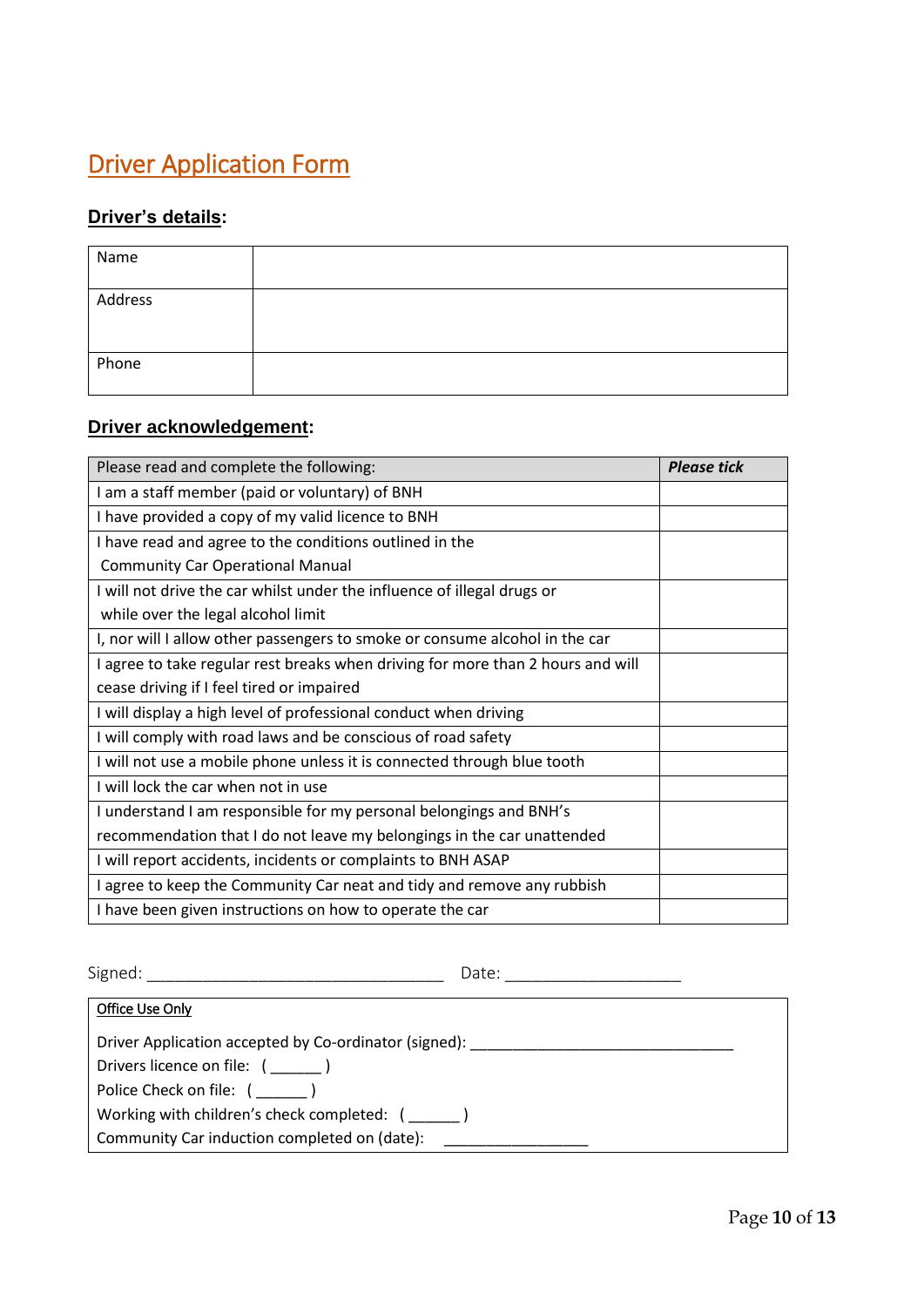## <span id="page-10-0"></span>Driver – Car Orientation

| Item                                                   | Covered |
|--------------------------------------------------------|---------|
| <b>Keyless Entry</b>                                   |         |
| Handbrake location                                     |         |
| Seat adjustments                                       |         |
| Stop/start                                             |         |
| Adjusting rear view mirrors                            |         |
| Lights (automatic)                                     |         |
| Windscreen wipers (automatic)                          |         |
| Connecting to Bluetooth (if required for longer trips) |         |
| Navigation                                             |         |
| Opening back tailgate                                  |         |
| Locking the car                                        |         |
| Location of car manual                                 |         |
| Location of first aid kit                              |         |
| Location of fuel card                                  |         |
| Changing lane warning                                  |         |
| Parking assist                                         |         |
|                                                        |         |
|                                                        |         |
|                                                        |         |

I agree that I have been shown how to operate this vehicle, including the above listed features.

Driver name: \_\_\_\_\_\_\_\_\_\_\_\_\_\_\_\_\_\_\_\_\_\_\_\_\_\_\_\_\_\_\_\_\_\_\_\_\_\_

Driver Sign: \_\_\_\_\_\_\_\_\_\_\_\_\_\_\_\_\_\_\_\_\_\_\_\_\_\_\_\_\_\_\_\_ Date: \_\_\_\_\_\_\_\_\_\_\_\_\_\_\_\_\_\_\_

Trainer sign: \_\_\_\_\_\_\_\_\_\_\_\_\_\_\_\_\_\_\_\_\_\_\_\_\_\_\_\_\_\_\_\_ Date: \_\_\_\_\_\_\_\_\_\_\_\_\_\_\_\_\_\_\_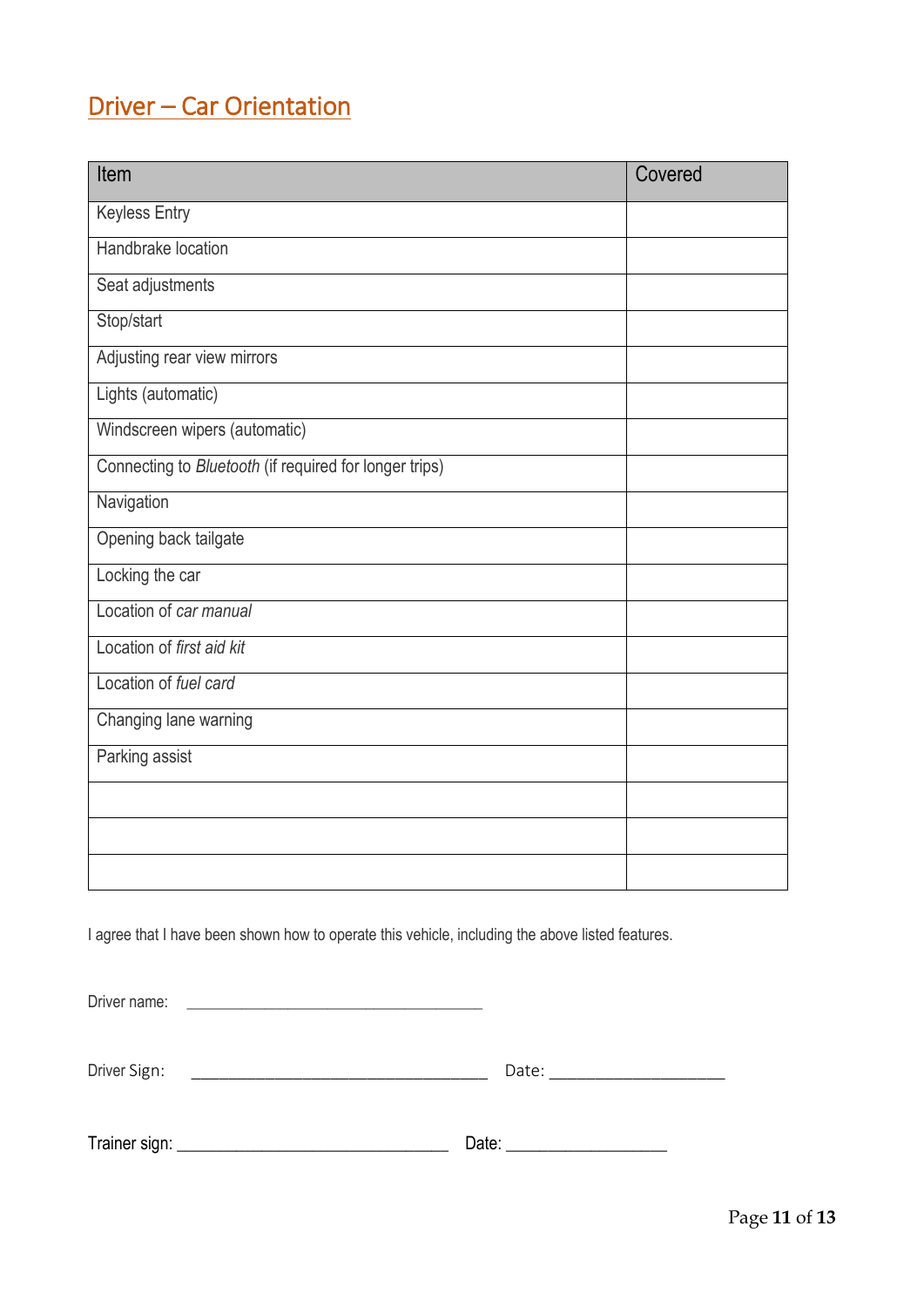## <span id="page-11-0"></span>Accident / Incident Report

| Date of Incident                  |  |
|-----------------------------------|--|
| Name of Person reporting incident |  |
|                                   |  |

## **Incident Details:**

| Location of Incident      |  |
|---------------------------|--|
|                           |  |
|                           |  |
|                           |  |
|                           |  |
|                           |  |
|                           |  |
|                           |  |
|                           |  |
|                           |  |
| Name of person/s involved |  |
|                           |  |
|                           |  |
|                           |  |
|                           |  |
|                           |  |
|                           |  |
|                           |  |
|                           |  |
|                           |  |
| Name of witnesses         |  |
|                           |  |
|                           |  |
|                           |  |
|                           |  |
|                           |  |
| Details of incident       |  |
|                           |  |
|                           |  |
|                           |  |
|                           |  |
|                           |  |
|                           |  |
|                           |  |
|                           |  |
|                           |  |
|                           |  |
|                           |  |
|                           |  |
| Outcome                   |  |
|                           |  |
|                           |  |
|                           |  |
|                           |  |
|                           |  |
|                           |  |
|                           |  |
|                           |  |
|                           |  |
|                           |  |
|                           |  |
|                           |  |
|                           |  |

| Name of person completing report: |       |
|-----------------------------------|-------|
| Signature:                        | Date: |

**Please submit this report to the Community Car Co-ordinator as soon as possible**